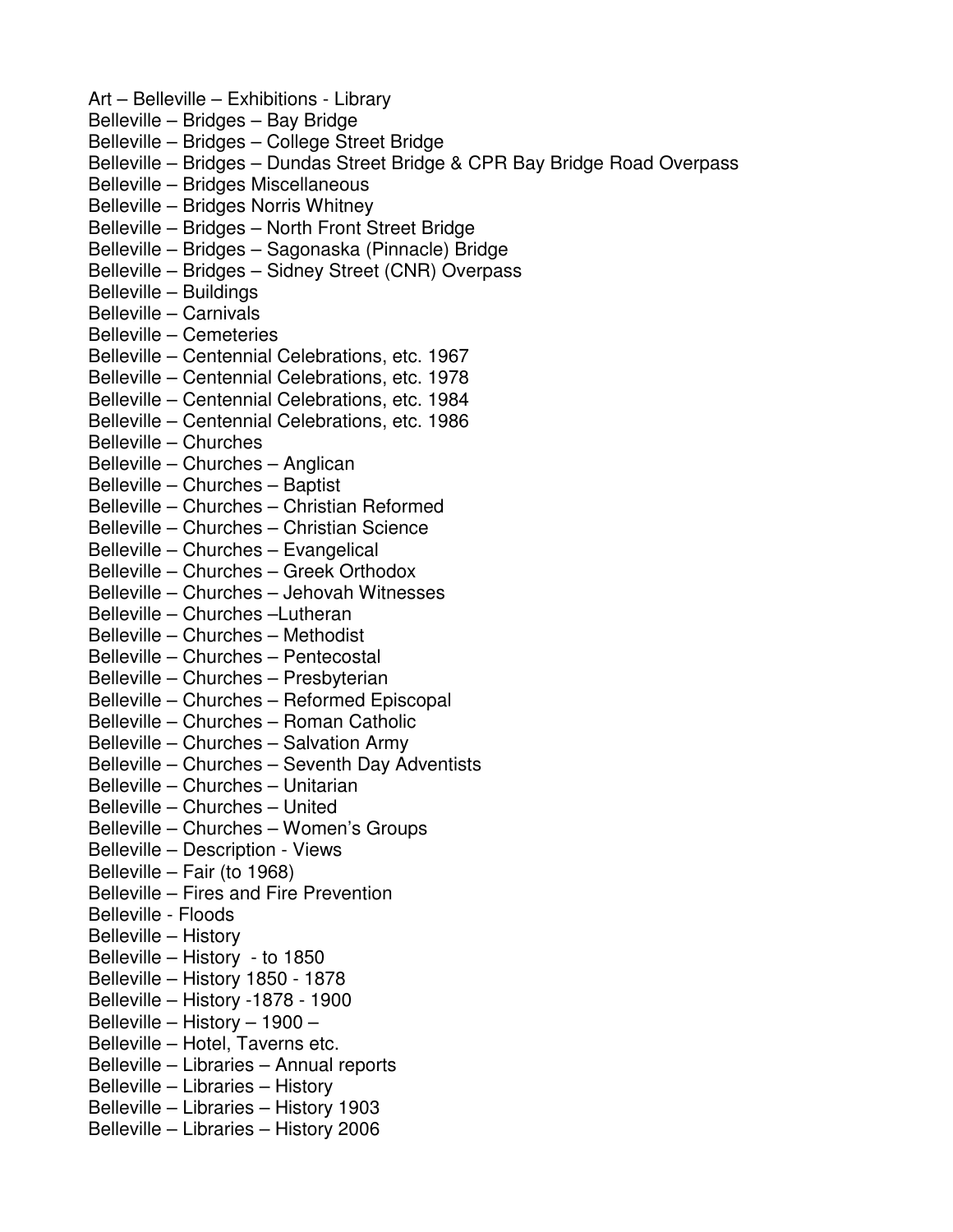Belleville – Libraries – Pictures, Illustrations etc. Belleville – Libraries – BPL Financial report Belleville – Schools Belleville – Schools – Albert College Belleville – Schools – Albert College –Buildings Belleville – Schools – Albert College - Finance Belleville – Schools – Albert College – History Belleville – Schools – Albert College - Periodicals Belleville – Schools – Albert College – Students Belleville – Schools – Albert College - Teachers Belleville - Schools – Avondale Belleville - Schools – Bayside Elementary Public Belleville - Schools – Bayside Secondary Belleville - Schools – Bayview Public Belleville - Schools – Belleville Collegiate Institute (B.C.I.) Belleville – Schools – Belleville District Christian School Belleville - Schools – Centennial Secondary Belleville – Schools – Clarke Business College Belleville - Schools – D. R. Atkins Belleville - Schools – Georges Vanier Belleville - Schools – Harry J. Clarke Public Belleville - Schools – Hillcrest Public Belleville - Schools – Holy Rosary Belleville - Schools – King George Public Belleville - Schools – Moira Secondary Belleville – Schools – Nicholson Catholic College Belleville – Schools – Ontario Business College Belleville – Schools – Ontario Food and Beverage School Belleville- Schools – Ontario School for the Deaf Belleville - Schools – Our Lady of Fatima Separate Belleville - Schools – Parkdale Public Belleville - Schools – Prince Charles Public Belleville - Schools – Prince of Wales Public Belleville - Schools – Queen Alexandra Public Belleville - Schools – Queen Elizabeth Public Belleville - Schools – Queen Mary Public Belleville - Schools – Queen Victoria Public Belleville – Schools – Quinte Christian High School Belleville - Schools – Quinte Secondary Belleville - Schools – Sir John A MacDonald Belleville - Schools – Sir Mackenzie Bowell Belleville - Schools – St. Agnes Manor Belleville – Schools – Sir James Whitney School for the Deaf Belleville - Schools – St. Jospeh's Separate Belleville - Schools – St. Michael's Academy Belleville - Schools – Susanna Moodie Belleville – Schools – William R. Kirk School Belleville - Schools – Sir Winston Churchill Belleville – Sports Facilites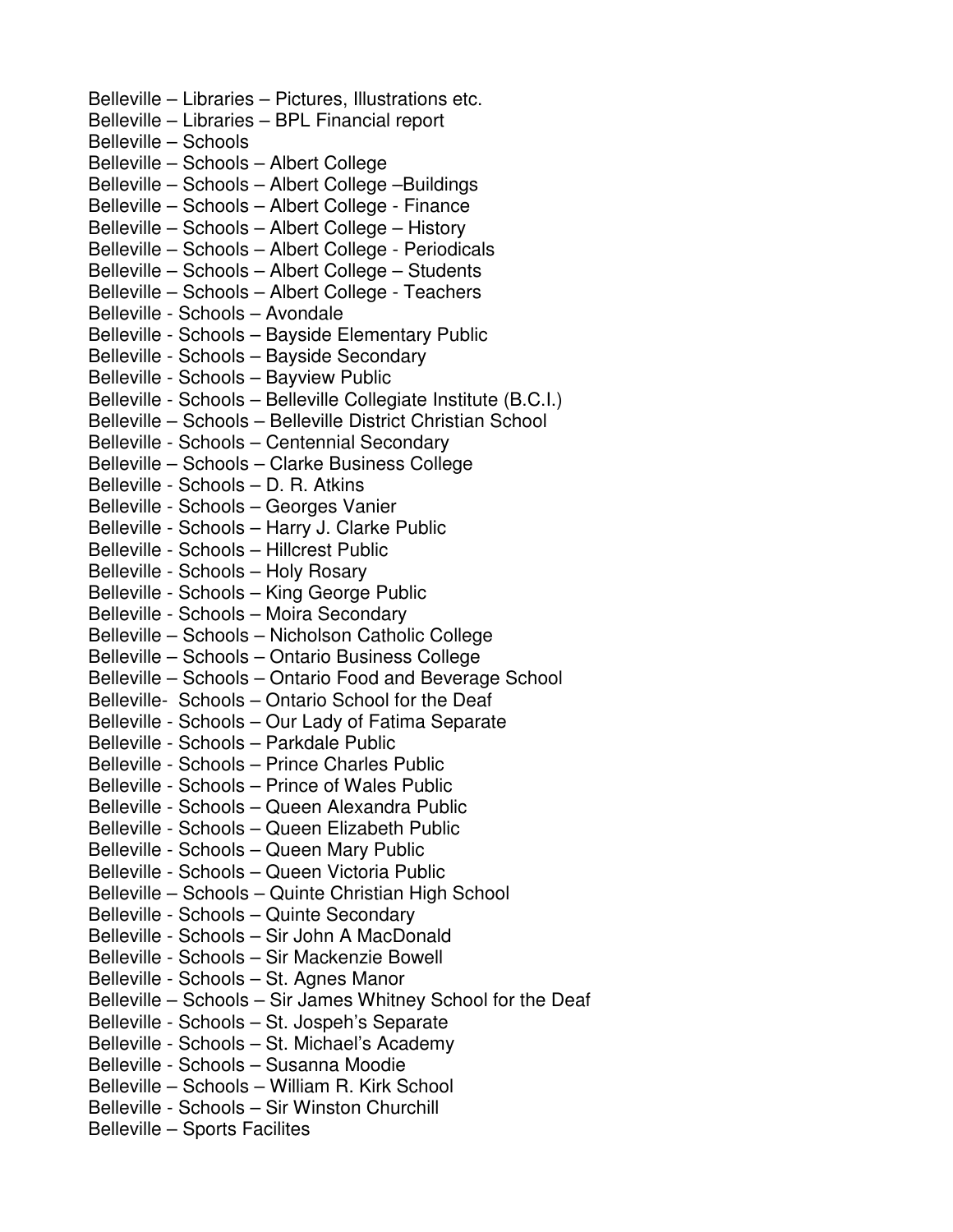Belleville – Sports Hall of Fame Belleville – Stores, Shopping Centres, Etc. Belleville – Wards Bowell, Sir MacKenzie Bridges – Quinte area Children's Aid Society of the City of Belleville, County of Hastings, City of Trenton Children's Aid Society, Hastings Co. Children's Aid Society, Hastings Co. – 1950's Children's Aid Society, Hastings Co. – 1960's Children's Aid Society, Hastings Co. – 1970's Children's Aid Society, Hastings Co. – 1980-81 Children's Aid Society, Hastings Co. – Finances Children's Aid Society, Hastings Co. – Offices Children's Aid Society, Hastings Co. – Statistics Children's Aid Society, Prince Edward Co. **Churches** Churches – Hastings Co. Churches – Prince Edward Co. Corby Distillery Corby, Henry **Corbyville** Crime and Criminals – Belleville Crime and Criminals – Hastings Crime and Criminals – Quinte Crime - Murder Crime - Victims of Crimes Crime – Murder Victims – Fyke, Mark Crime – Murder Victims – Middleton, Rebecca Flint, Billa **Genealogy** Geology – Quinte area Glanmore House Haunted houses MacDonald, Manly Marchmont Home Meyers, John Walden Meyer's Hill Mines and Mineral Resources – Hastings Co. Moodie, J.W.Dunbar Moodie, Susanna Oronhyatekha (Dr. Peter Martin) Purdy, Alfred Quinte Ballet School Quinte Exhibition (1969 - ) Schools – Hastings Co. Schools – Prince Edward Co. Serenity House – Belleville Traill, Catherine Parr **Trials**